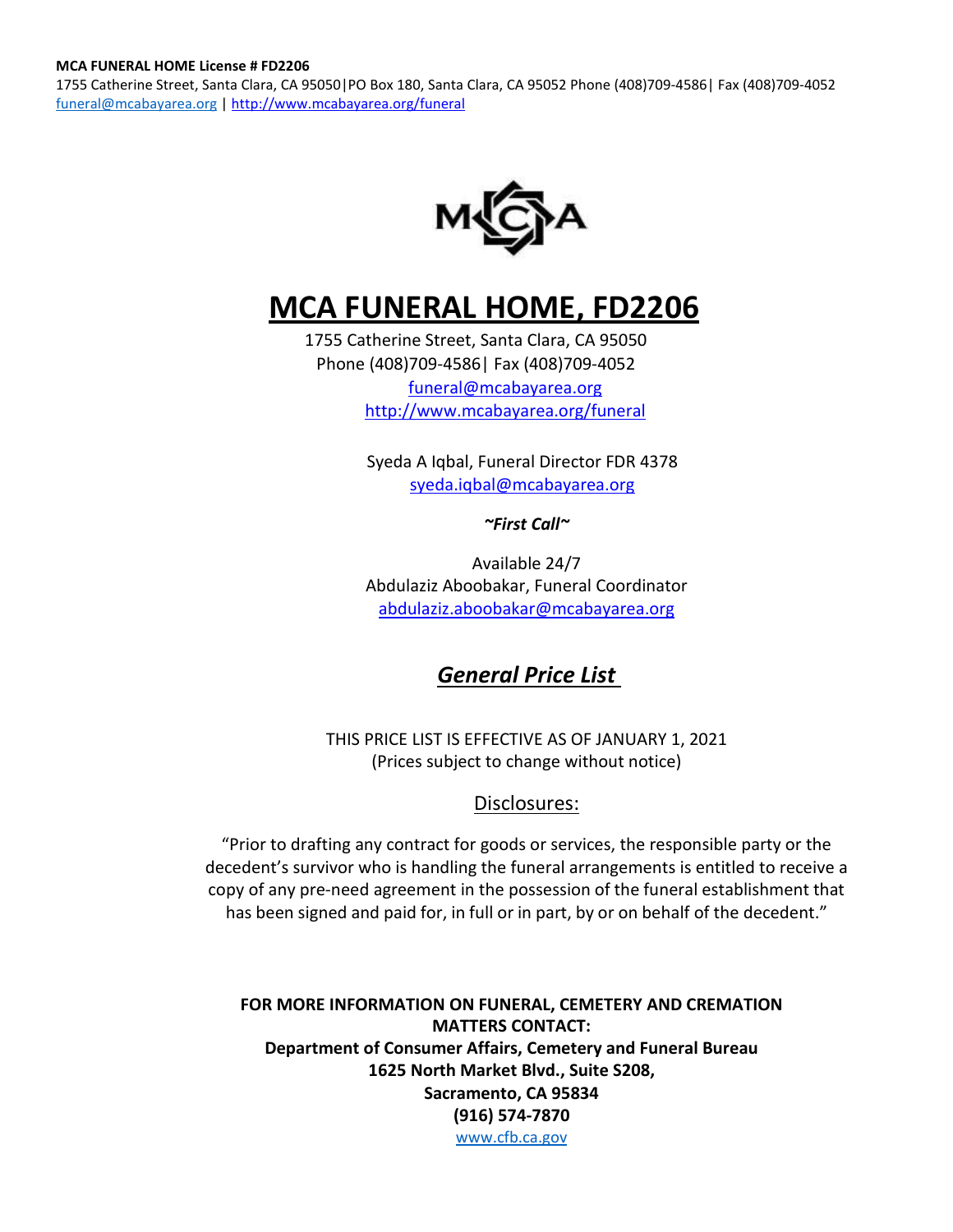1755 Catherine Street, Santa Clara, CA 95050|PO Box 180, Santa Clara, CA 95052 Phone (408)709-4586| Fax (408)709-4052 [funeral@mcabayarea.org](mailto:funeral@mcabayarea.org) |<http://www.mcabayarea.org/funeral>

#### **BASIC SERVICES OF FUNERAL DIRECTOR, STAFF, and OVERHEAD** \$1075

This is a basic fee for the services of our funeral directors and staff to respond to initial requests for service; arrangement conference with the family or responsible party; arrangement of a funeral; preparation and filing of necessary authorizations and permits; recording vital statistics (Disposition of Remains & Death certificate) coordinating service plans with cemetery; sheltering of the deceased.

This fee is for our basic services and overhead which will be added to the total cost of the funeral arrangements you select.

\*This fee is already included in our charges for Standard Funeral Services Package, immediate burials, and forwarding or receiving of remains.

#### **EMBALMING-not offered**

The law does not require embalming. However, a funeral establishment must refrigerate an un-embalmed body in its possession if burial or cremation does not take place within 24 hours.

Embalming may be necessary, however, if you select certain funeral arrangements, such as a funeral with viewing. If you do not want embalming, you usually have the right to choose an arrangement that does not require you to pay for it, such as a direct cremation or immediate burial. Instances where embalming is required are such as where the remains are to be transferred out of the state or out of the country. Embalming is a chemical process which provides temporary preservation of the body and helps eliminate health hazards.

#### **Other PREPARATION of the BODY and OTHER CARE of the Deceased**

| Preparation & Disinfection of un-embalmed remains-for viewing                                    | \$300 |
|--------------------------------------------------------------------------------------------------|-------|
| Preparation & Disinfection of un-embalmed Autopsied remains-for viewing                          | \$475 |
| Post Autopsy preparation for religious washing                                                   | \$300 |
| Washing (Ghusl) and shrouding (Kafan), female decedents are taken care of by Muslim female staff | \$500 |
| Retrieval and handling of Autopsied remains (Coroner's case)                                     | \$300 |
| Refrigeration of remains, (required if burial not within 24 hours) for up to 72 hours            | \$175 |
| Refrigeration, daily charge after the first 72 hours                                             | \$75  |

#### **TRANSPORTATION**

| Transfer of remains into our care, M-F 8:00 AM - 5:00 PM (within 30 mile radius)                                         | \$400 |
|--------------------------------------------------------------------------------------------------------------------------|-------|
| Removal and transport charges apply to Santa Clara, Alameda, San Francisco, and San Mateo Counties only                  |       |
| Removal from other Counties within Northern California will be charged the basic transportation fee plus \$3.00 per mile |       |
| Transfer after business hours including weekends                                                                         | \$575 |
| Transfer to or from Airport (San Francisco, Oakland & San Jose Airports                                                  | \$400 |
| Transport to Five Pillars Farm (M-F 8:00 am - 5:00 pm) or other cemetery within the Bay                                  | \$375 |
| Area Service Van-within 30 miles                                                                                         | \$175 |

#### **CASH ADVANCE ITEMS**

| Permit of Disposition (Burial Permit issued by the County)      | \$12      |
|-----------------------------------------------------------------|-----------|
| Certified copies of Death Certificate (price varies per County) | \$21-\$25 |
| Coroner's fee (varies by County)                                | at cost   |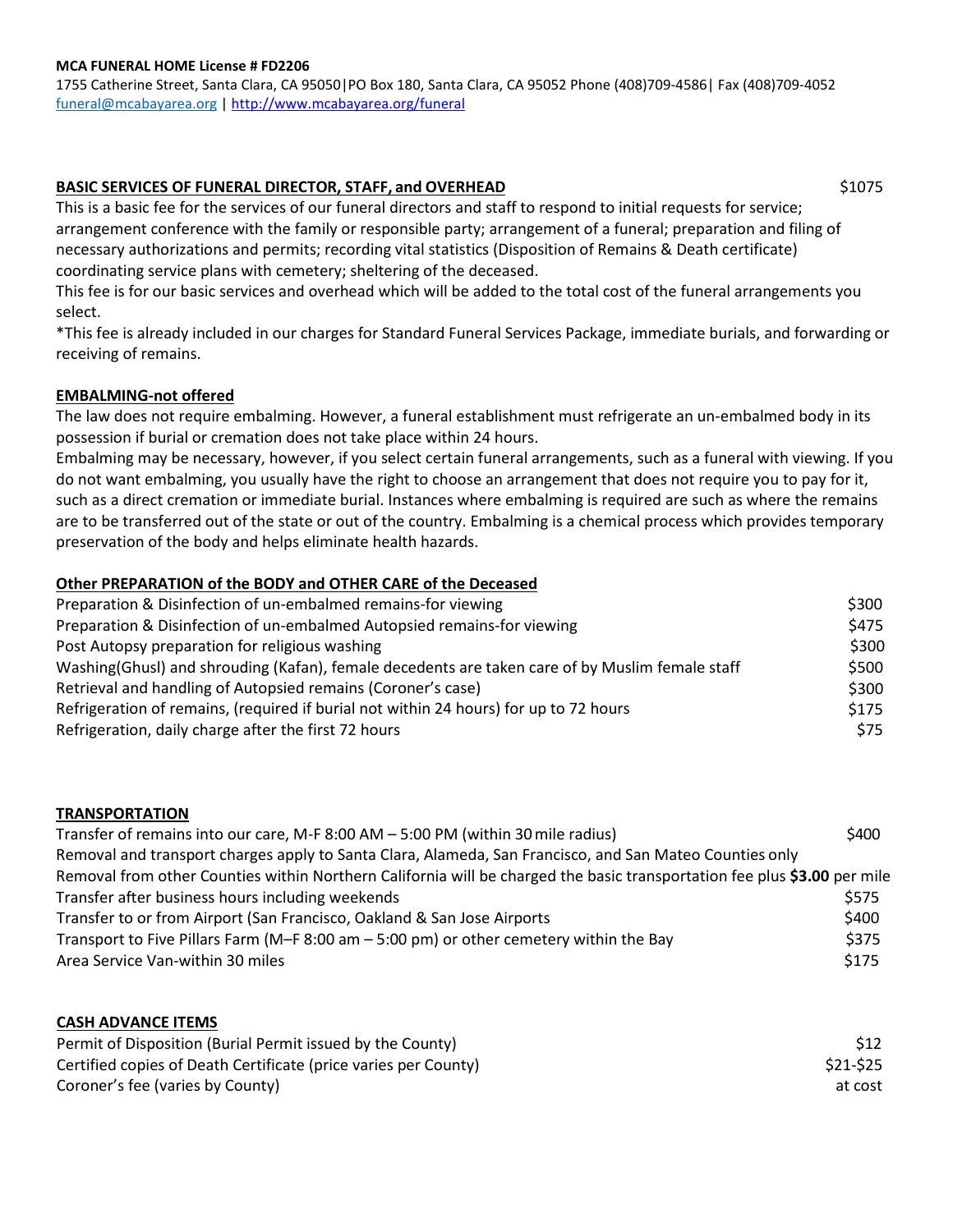1755 Catherine Street, Santa Clara, CA 95050|PO Box 180, Santa Clara, CA 95052 Phone (408)709-4586| Fax (408)709-4052 [funeral@mcabayarea.org](mailto:funeral@mcabayarea.org) |<http://www.mcabayarea.org/funeral>

#### **FACILITIES and SERVICES**

| Use of facilities for additional viewing or visitation (per two hours), this includes a staff member who will be present |       |
|--------------------------------------------------------------------------------------------------------------------------|-------|
| Monday-Friday, 9am-5pm                                                                                                   | \$500 |
| Use of facility for washing, shrouding and viewing by immediate family                                                   | \$775 |
| Use of facilities & staff-for viewing                                                                                    | \$500 |
| Use of facilities & staff for funeral ceremony                                                                           | \$600 |
| Additional charge for Funeral service on weekends/holidays until 5pm                                                     | \$500 |
| Hourly overtime charge after 4 hours or after 5 pm (per Hour)                                                            | \$200 |
| Use of equipment & staff for graveside service                                                                           | \$500 |
| Coordinating with cemetery for burial arrangements                                                                       | \$500 |
| Janazah at Masjid Al-Noor or transportation to MCA 3003 Scott Blvd, if                                                   | \$600 |
| requested                                                                                                                |       |

| <b>ALTERNATE CONTAINER</b> | range \$95-350 |
|----------------------------|----------------|
| Cardboard container        | \$95           |
| Fiberwood container        | \$350          |

# **Burial Packages**

#### **IMMEDIATE BURIAL**

This package includes: basic services of staff, local transfer of remains into our care, other preparation and care of remains, refrigeration, securing necessary permits, and local transportation to the cemetery  $\frac{1500}{24500}$ This charge does not include visitation, rites, or ceremonies prior to burial of the body Cemetery charges and fees not included.

**ISLAMIC BURIAL PACKAGE WITH WASHING, SHROUDING, VIEWING** (Ghusal, Kafan & Janazah Package) \$1850 Basic services of Funeral Director and our staff: arrangement conference with the family or responsible party; arrangement of a funeral; preparation and filing of necessary authorizations and permits; recording vital statistics (Disposition of Remains & Death certificate) Transfer of remains into our care, M-F 8:00 AM – 5:00 (within 30 mile radius) Sheltering (refrigeration of remains, required if burial not within 24 hours) for up to 72 hours Coordinating with cemetery for burial arrangements Washing(Ghusl) and shrouding (Kafan), female decedents are taken care of by Muslim female staff Janazah at Masjid Al-Noor or transportation to MCA 3003 Scott Blvd, if requested Transport to Five Pillars Farm (M–F 8:00 am – 5:00 pm) or other cemetery within the Bay Area Cardboard container is used for transportation unless a Casket is bought Package price good for Santa Clara, Alameda, San Francisco & San Mateo Counties only Additional charges may apply Add \$500 to package price for weekend and holiday service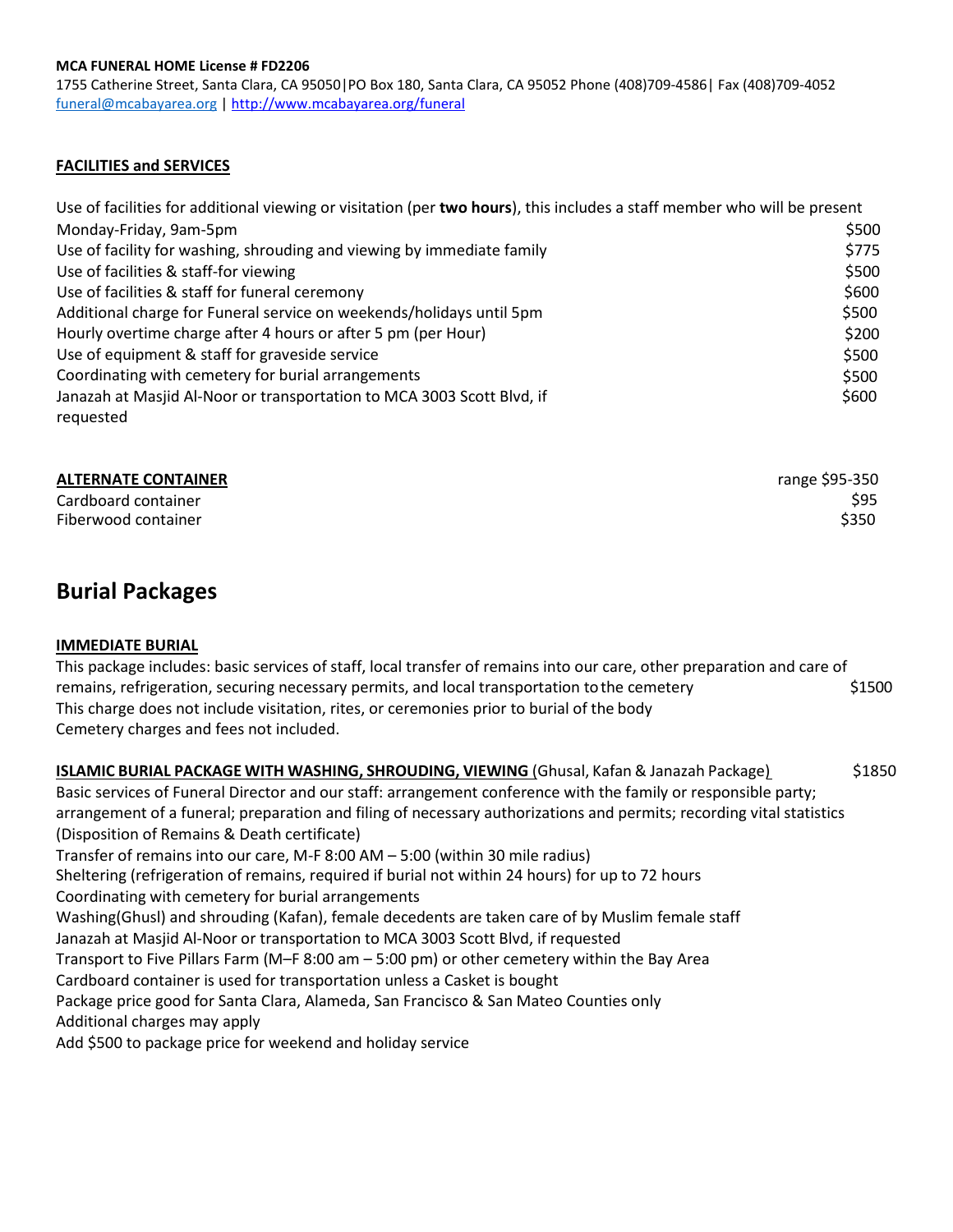1755 Catherine Street, Santa Clara, CA 95050|PO Box 180, Santa Clara, CA 95052 Phone (408)709-4586| Fax (408)709-4052 [funeral@mcabayarea.org](mailto:funeral@mcabayarea.org) |<http://www.mcabayarea.org/funeral>

#### **FORWARDING REMAINS TO ANOTHER FUNERAL HOME** \$1500.00

This package includes basic service of Funeral Director & Staff, transfer of decedent into our care, filing necessary paperwork, & transportation.

#### **RECEIVING REMAINS FROM ANOTHER FUNERAL HOME** \$1700.00

This package includes basic service of Funeral Director & Staff, transportation of decedent into our care, filing of necessary paperwork for burial permit & death certificate, and transportation to local Cemetery or 5 Pillars in funeral coach.

### **PAYMENT TERMS OUR POLICY REQUIRES 100% OF THE FUNERAL EXPENSES TO BE PAID IN FULL AT THE TIME OF ARRANGEMENT CONFERENCE**